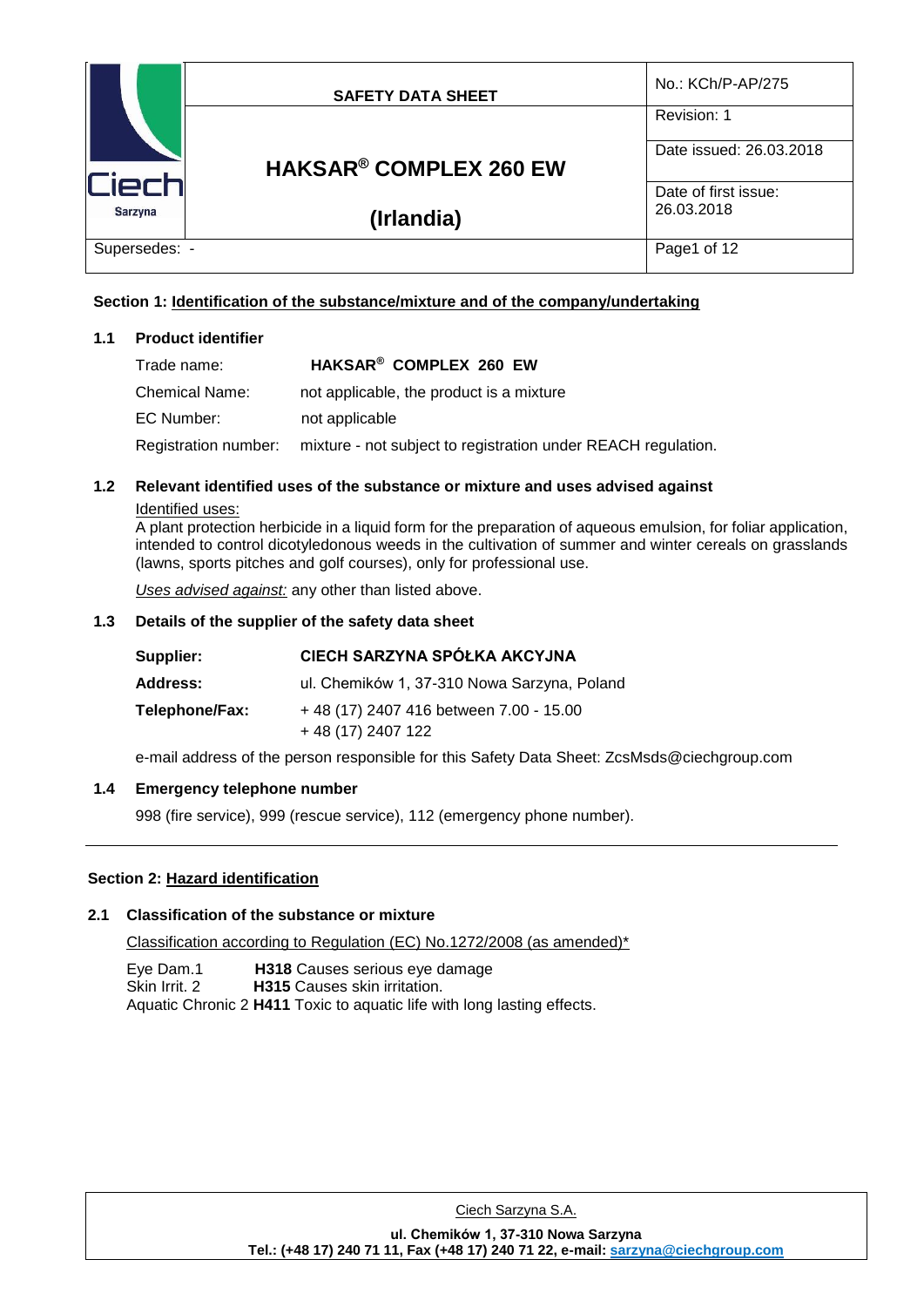| `ierh<br>Sarzyna | <b>SAFETY DATA SHEET</b>                 | No.: KCh/P-AP/275       |
|------------------|------------------------------------------|-------------------------|
|                  | <b>HAKSAR<sup>®</sup> COMPLEX 260 EW</b> | Revision: 1             |
|                  |                                          | Date issued: 26.03.2018 |
|                  | (Irlandia)                               |                         |
|                  |                                          | Page2 of 12             |

# **2.2 Label elements**

Hazard pictograms and warning phrase



(Pictograms - black symbols on a white background with red border)

## Product identifier

# **HAKSAR® COMPLEX 260 EW**

This product contains:

MCPA (compound of phenoxyacids group) as potassium salt Fluroxypyr (compound of pyridinecarboxylic acid derivatives group) as meptyl ester Clopyralid (compound of carboxylic acid derivatives group) as monoethanolamine salt

## Hazard Statements:

| H 315 | - Causes skin irritation. |
|-------|---------------------------|
|-------|---------------------------|

- 
- **H 318** Causes serious eye damage<br>**H 411** Toxic to aquatic life with long **H 411** - Toxic to aquatic life with long lasting effects.<br>**EUH 401** - To avoid hazards to human health and the e
- To avoid hazards to human health and the environment, follow the instructions for use.

### Precautionary Statements:

- **P 280** Wear protective gloves, protective clothing, eye protection or face protection.
- **P 310** Immediately call a POISON CENTRE or a doctor/physician.
- **P 302 + P 352**  IF ON SKIN: Wash with plenty of water and soap.

**P 305 + P 351 + P 338** - IF IN EYES: Rinse cautiously with water for several minutes. Remove contact lenses, if present and easy to do. Continue rinsing.

**P 332 + P 313** - If skin irritation occurs: Seek medical advice/attention.

# **2.3 Other hazards**

The mixture constituents do not meet the PBT or vPvB criteria according to Annex XIII of the REACH Regulation.

# **Section 3: Composition / information on ingredients**

## **3.1 Substances**

Not applicable.

# **3.2 Mixtures**

| Substance <sup>1)</sup> :                                                                                                                                                      | Content [%]  | <b>Classification according to Regulation</b><br>(EC) No.1272/2008 (as amended) <sup>2)</sup>                 |
|--------------------------------------------------------------------------------------------------------------------------------------------------------------------------------|--------------|---------------------------------------------------------------------------------------------------------------|
| Potassium salt of MCPA <sup>1)</sup><br>Chemical Name: potassium 4-chloro-o-<br>tolyloxyacetate<br>CAS Number: 5221-16-9<br>EC Number: 226-015-4<br>Index number: 607-052-00-9 | approx. 22 % | Acute Tox. 4 H332<br>Acute Tox, 4 H312<br>Acute Tox. 4 H302<br>Aquatic Acute 1 H400<br>Aquatic Chronic 1 H410 |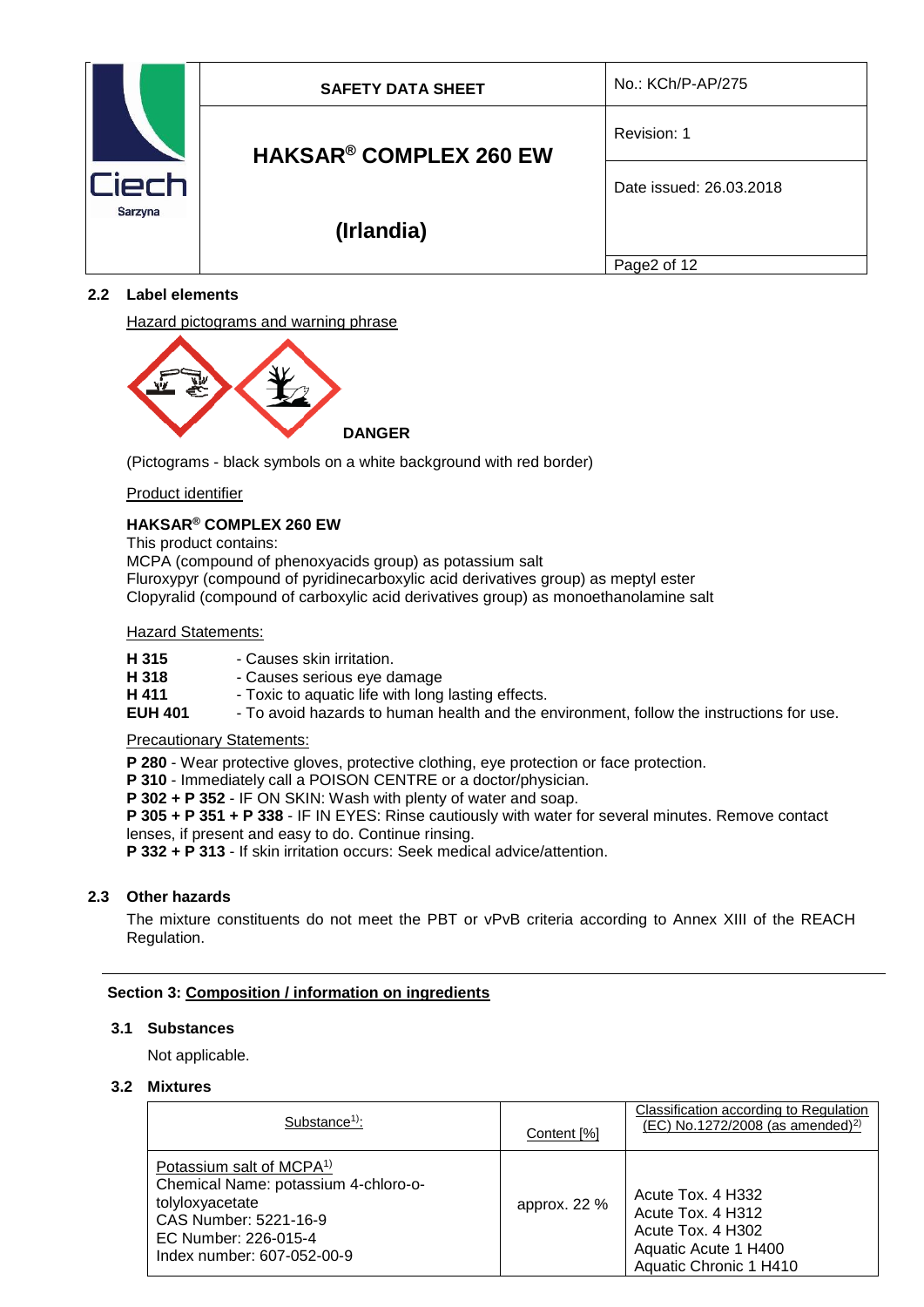|                  | <b>SAFETY DATA SHEET</b>                                                                                                                                                                                                                                                                |               | No.: KCh/P-AP/275                                                                           |  |
|------------------|-----------------------------------------------------------------------------------------------------------------------------------------------------------------------------------------------------------------------------------------------------------------------------------------|---------------|---------------------------------------------------------------------------------------------|--|
|                  | <b>HAKSAR® COMPLEX 260 EW</b>                                                                                                                                                                                                                                                           |               | Revision: 1                                                                                 |  |
| Ciech<br>Sarzyna |                                                                                                                                                                                                                                                                                         |               | Date issued: 26.03.2018                                                                     |  |
|                  | (Irlandia)                                                                                                                                                                                                                                                                              |               |                                                                                             |  |
|                  |                                                                                                                                                                                                                                                                                         |               | Page3 of 12                                                                                 |  |
|                  | Registration No.: not applicable (Art. 15 of the<br><b>REACH</b> regulation)                                                                                                                                                                                                            |               |                                                                                             |  |
|                  | Meptyl fluroxypyr <sup>1)</sup><br>Chemical Name: (4-amino-3,5-dichloro-6-fluoro-<br>2-pyridyloxy) methylheptyl acetate<br>CAS Number: 81406-37-3<br>EC Number: 279-752-9<br>Index number: 607-272-00-5<br>Registration No.: not applicable (Art. 15 of the<br><b>REACH</b> regulation) | approx. 5,3 % | Aquatic Acute 1 H400<br>Aquatic Chronic 1 H410                                              |  |
|                  | Monoethanolamine salt of 3,6-dichloropyridine-<br>2-carboxylic acid:<br>CAS Number: 57754-85-5<br>EC Number: 260-929-4<br>Index number: -<br>Registration No.: not applicable (Art. 15 of the<br><b>REACH</b> regulation)                                                               | approx. 2,4 % | Not classified                                                                              |  |
|                  | Alcohols, C12-15, ethoxylated 3-5 TE<br>CAS Number: 68131-39-5<br>EC number: polymer<br>Index number: -<br>Registration No.: not applicable                                                                                                                                             | $< 20 \%$     | Eye Dam. 1 H318<br>Aquatic Acute 1 H400                                                     |  |
|                  | Hydrocarbons, C10, aromatic, <1% naphthalene<br>CAS Number: -<br>EC Number: 918-811-1<br>Index No.: not applicable<br>Registration No.: 01-2119463583-34                                                                                                                                | $< 8 \%$      | Asp. Tox. 1 H304<br>STOT SE 3 H336<br>Aquatic Chronic 2 H411                                |  |
| sodium salts     | Sulphuric acid, mono-C12-C14 alkyl esters,<br>CAS Number: 85586-07-8<br>EC Number: 287-809-4<br>Index number: -<br>Registration No.: 01-2119489463-28-0004                                                                                                                              | $< 5 \%$      | Acute Tox, 4 H302<br><b>Skin Irrit. 2 H315</b><br>Eye Dam. 1 H318<br>Aquatic Chronic 3 H412 |  |
|                  | 2-phenoxyethanol<br>CAS Number: 122-99-6<br>EC Number: 204-589-7<br>Index number: 603-098-00-9<br>Registration No.: 01-2119488943-21-XXXX                                                                                                                                               | $< 5 \%$      | Acute Tox, 4 H302<br>Eye Irrit. 2 H319                                                      |  |

1) - Classification of the substance given in accordance with Table 3.1 of Regulation (EC) No. 1272/2008 (as amended) - see Section 15.1 of this SDS.

2) - Full text of abbreviations, symbols and H statements - see Section 16 of this SDS.

# **Section 4: First Aid Measures**

# **4.1 Description of first aid measures**

Contact with skin: remove the contaminated clothing and shoes. Thoroughly wash the exposed parts of the skin with soapy water. If signs of irritation / sensitisation occur, consult a doctor.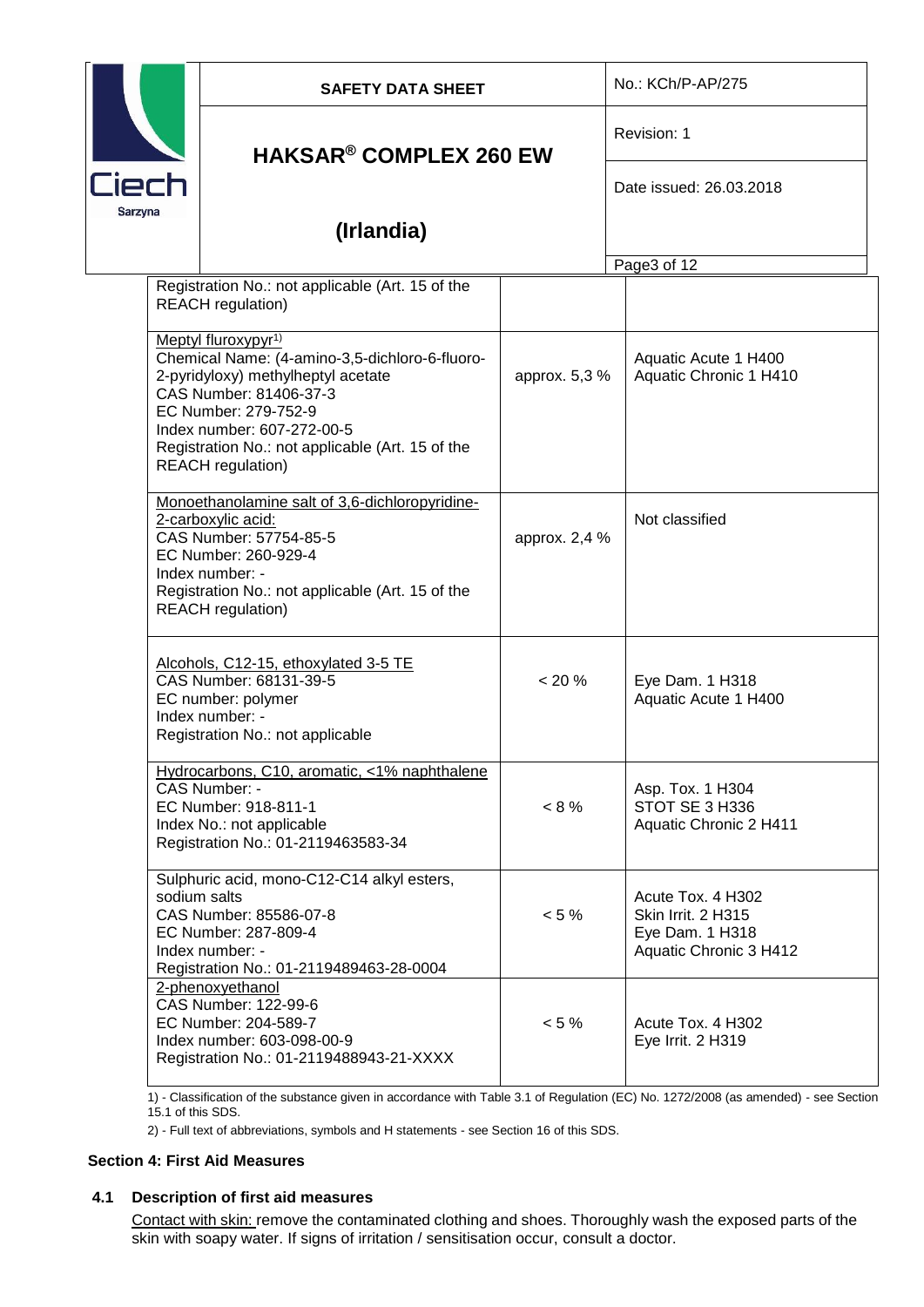| Ciech<br>Sarzyna | <b>SAFETY DATA SHEET</b>                 | No.: KCh/P-AP/275       |
|------------------|------------------------------------------|-------------------------|
|                  | <b>HAKSAR<sup>®</sup> COMPLEX 260 EW</b> | Revision: 1             |
|                  |                                          | Date issued: 26.03.2018 |
|                  | (Irlandia)                               |                         |
|                  |                                          | Page4 of 12             |

Contact with eyes: consult the ophthalmologist. Protect non-affected eye, remove contact lenses. Thoroughly wash contaminated eyes with water for 10-15 minutes. Avoid strong water jet as this poses risk of mechanical damage to cornea. After washing wear sterile eye patch.

Ingestion: call for medical assistance immediately and show the container or label. Do not induce vomiting. Thoroughly wash the mouth with water and drink plenty of water afterwards. Never give anything to drink to an unconscious person.

Inhalation: move the affected person to fresh air, provide warmth and rest. If any worrying symptoms develop seek medical attention.

## **4.2 Major acute and delayed symptoms and effects of exposure**

Contact with skin: sensitive individuals may experience redness, dry skin, itching, rash or other skin lesions.

Contact with eyes: possible redness, lacrimation, burning sensation, and pain.

If swallowed: possible irritation of the digestive tract, abdominal pain, and nausea.

### **4.3 Indication of any immediate medical attention and special treatment needed**

Decision on suitable further treatment is made by the doctor after assessing the condition of the affected person. In severe intoxication give anti-liver damage drugs; control heart and circulatory system function. Antidote - none.

Apply symptomatic treatment.

#### **Section 5: Firefighting measures**

#### **5.1 Extinguishing media**

Suitable extinguishing media: water spray, foam, carbon dioxide and dry powder. The product is solid (granules). Adapt the extinguishing media to materials stored in the immediate vicinity. Unsuitable extinguishing media: compact water jets.

## **5.2 Special hazards arising from the substance or mixture**

The mixture is hazardous to the environment. Combustion reaction may produce dangerous vapours and gases containing carbon oxides, nitrogen oxides and chloride or fluorine compounds. Avoid inhaling combustion products as they may pose a threat to health.

### **5.3 Advice for firefighters**

General protection measures in case of fire. Do not stay in the area at risk of fire without proper clothing. Recommended personal protective equipment for the rescue services: full protective gear, self-contained breathing apparatus. Post-extinguishing waters should be handled as described in Section 6.2.

#### **Section 6: Accidental release measures**

#### **6.1 Personal precautions, protective equipment and emergency procedures**

For non emergency responders: restrict access of unauthorised persons to the affected area until all cleaning operations have been completed. Use personal protective equipment. Avoid contact with skin and eyes. Provide adequate ventilation.

For emergency responders: ensure that all activities were performed by trained personnel only. Wear protective clothing and personal protective equipment resistant to chemicals.

#### **6.2 Environmental precautions**

In case of release of large quantities of the mixture, take necessary steps to prevent spreading in the environment. Notify the relevant emergency services. Warn others of the hazard. Similar precautions should be also applied for the post-extinguishing water (Section 5).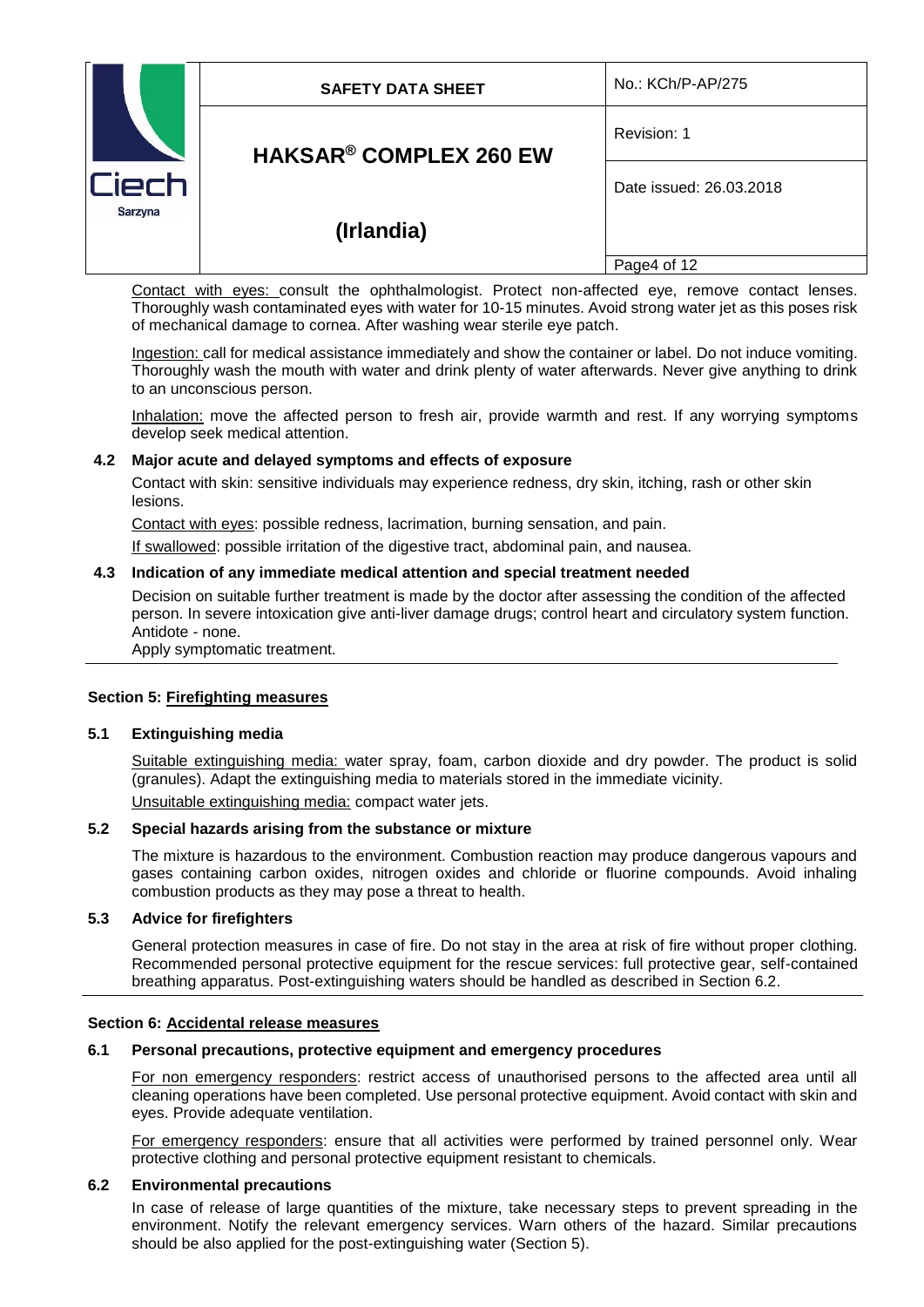| ïech<br>Sarzyna | <b>SAFETY DATA SHEET</b>                 | No.: KCh/P-AP/275       |
|-----------------|------------------------------------------|-------------------------|
|                 | <b>HAKSAR<sup>®</sup> COMPLEX 260 EW</b> | Revision: 1             |
|                 |                                          | Date issued: 26.03.2018 |
|                 | (Irlandia)                               |                         |
|                 |                                          | Page5 of 12             |

# **6.3 Methods and material for containment and cleaning up**

For large spills, embank the accumulating mixture and pump into suitable sealed and labelled containers and submit for recycling or disposal in accordance with the provisions of the Waste Act. In order to remove the remains and small amounts of spilled mixture use binding agent kits, if available, or diatomite or sand. Binding agent containing a mixture must be collected to suitable, sealed and labelled waste containers and submitted for recovery or disposal in accordance with the provisions of the Waste Act.

## **6.4 References to other sections**

Product waste handling - see Section 13 of this SDS. Personal protective equipment - see Section 8 of this SDS.

## **Section 7: Handling and storage**

## **7.1 Precautions for safe handling**

Observe relevant occupational health and safety rules. Avoid spills, skin and eyes contamination, contact with the respiratory system and clothing. Remove contaminated clothing and protective equipment before entering eating areas.

Before break and after work wash hands with soapy water. Keep the containers with mixture sealed.

## **7.2 Conditions for safe storage, including any incompatibilities**

Store in original, sealed containers, in dry and ventilated storage rooms, at temperatures from 0 to 30<sup>o</sup>C. Keep away from food, animal feed, dishes for food, in places inaccessible to unauthorized persons, particularly children. Observe regulations, rules and recommendations for plant protection products. Take all necessary measures to prevent accidental release of a mixture to drains, water bodies, rivers and soil due to for example leaking packaging.

Material suitable for packaging: PE/PA (polyethylene/polyamide), paint-coated steel sheet, glass.

Shelf-life of the mixture: 3 years.

### **7.3 Special end use(s)**

The mixture is a plant protection herbicide. When applying the product on plants, follow the guidelines given in the label-instructions for use provided with the product.

In the production process of the mixture, follow the guidelines given in this Safety Data Sheet and instructions relevant for the process.

### **Section 8: Exposure controls/personal protection**

## **8.1 Control parameters**

Maximum acceptable concentrations of the substance in the workplace in Poland in accordance with Annex No. 1 of the Ordinance of the Minister of Labour and Social Policy of 6 June 2014 on maximum acceptable concentrations and intensities of factors harmful to health in the workplace (Journal of Laws of 2014, item 817) have not been established for the mixture components listed in Section 3.2 of this SDS.

### **8.2 Exposure controls**

Follow general occupational health and safety rules. Use personal protective measures listed in Section 8.2.2. Do not eat, drink or smoke when using the substance. Wash hands thoroughly with soapy water before breaks and after work.

### **8.2.1 Appropriate engineering controls**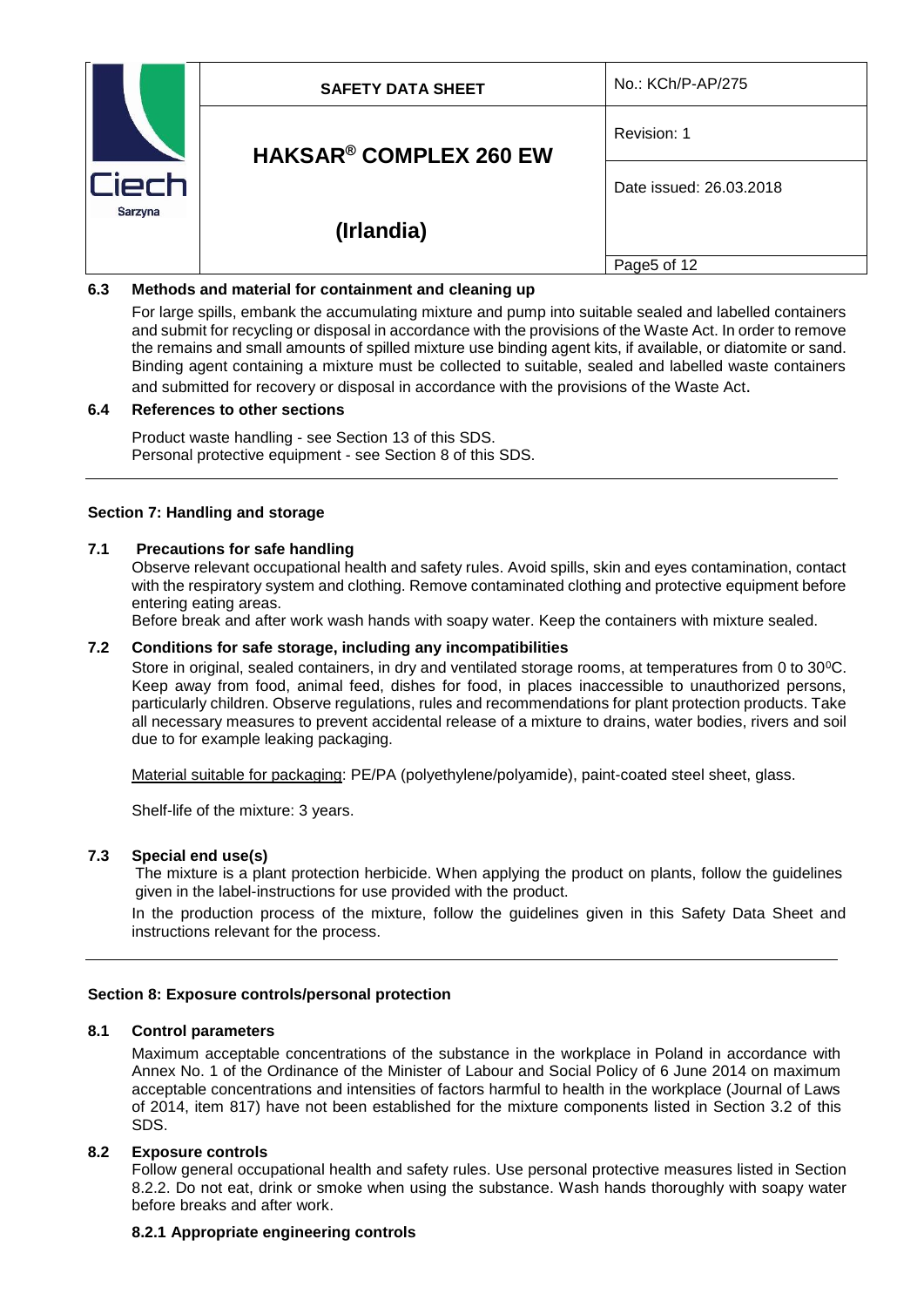| ïech<br>Sarzyna | <b>SAFETY DATA SHEET</b>      | No.: KCh/P-AP/275       |
|-----------------|-------------------------------|-------------------------|
|                 | <b>HAKSAR® COMPLEX 260 EW</b> | Revision: 1             |
|                 |                               | Date issued: 26.03.2018 |
|                 | (Irlandia)                    |                         |
|                 |                               | Page6 of 12             |

Apply the procedures for monitoring the concentrations of hazardous substances in the air, as well as procedures for the air purity monitoring in the workplace - provided they are available and reasonable for a given function - in accordance with the relevant reference methods - standards in force in Poland. The mode, type and frequency of testing and measurements shall comply with the requirements set out in the Ordinance of the Minister of Health of 2 February 2011 on testing and measurement of factors harmful to health in the work environment (Journal of Laws, no. 33, item 166 as amended).

## **8.2.2 Individual protection measures, such as personal protective equipment**

Personal protective equipment shall comply with the requirements of the Ordinance of the Minister of Economy of 21 December 2005 on basic requirements for personal protective equipment (Journal of Laws no. 259, item 2173) and Regulation (EU) 425/2016. Employer shall provide protection measures appropriate to the activities, including their maintenance and cleaning.

### a) Eye or face protection

Use protective glasses (goggles) or face protection.

## b) Skin protection

## Hand protection

Wear suitable gloves resistant to chemical agents (neoprene, butyl or rubber with a minimum thickness of 0,4 mm) - tested in accordance with EN 374.

### Body protection

Wear protective clothing and footwear suitable for the type of the performed activities. Soiled clothing should be regularly washed.

## c) Respiratory protection

In well ventilated working areas personal respiratory protection is not required. In other cases, use halfrespirators or respirators with filters that absorb vapours of organic compounds.

### **8.2.3 Environmental exposure control**

In order to limit the impact on the environment and human health, follow the recommendations of this MSDS. In places where the product is handled, provide efficient ventilation systems with filters preventing the emission of organic compounds vapours into air. Do not contaminate water with the product or its packaging. Protect from releasing the product or its packaging into drains, water bodies, rivers, groundwater and soil. It is prohibited to recycle or dispose of the product, packaging and packaging waste outside systems or machines designed for this purpose, satisfying the requirements set out in the provisions of the Waste Act.

# **Section 9: Physical and chemical properties**

### **9.1 Information on basic physical and chemical properties**

| physical state:            | clear liquid                          |
|----------------------------|---------------------------------------|
| colour:                    | amber                                 |
| odour:                     | aromatic                              |
| odour threshold:           | not determined                        |
| pH-value, 1 % emulsion:    | approx. 6,7                           |
| melting/freezing point:    | $< 0^{\circ}$ C                       |
| initial boiling point:     | approx. 100°C                         |
| flash point:               | no ignition up to boiling temperature |
| evaporation rate:          | no data available                     |
| flammability (solid, gas): | not applicable                        |
| vapour pressure (25°C):    | no data available                     |
| vapour density:            | no data available                     |
| specific density (20°C):   | approx. 1.1 g/ml                      |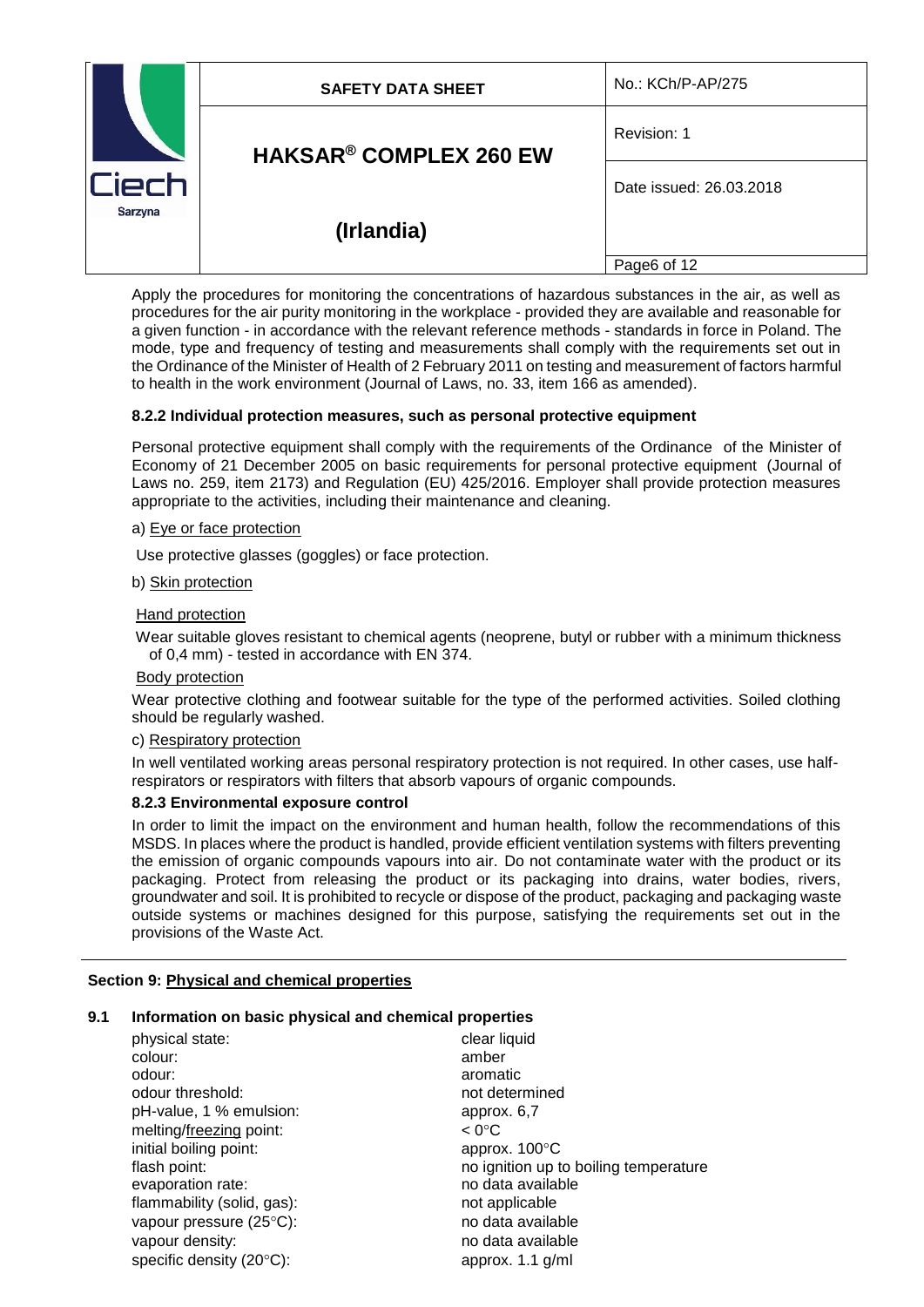| Ciech<br>Sarzyna                                                          | <b>SAFETY DATA SHEET</b> |                                          | No.: KCh/P-AP/275                                        |
|---------------------------------------------------------------------------|--------------------------|------------------------------------------|----------------------------------------------------------|
|                                                                           |                          | <b>HAKSAR<sup>®</sup> COMPLEX 260 EW</b> | Revision: 1                                              |
|                                                                           |                          |                                          |                                                          |
|                                                                           | (Irlandia)               |                                          |                                                          |
|                                                                           |                          |                                          | Page7 of 12                                              |
| solubility in water:<br>solubility in organic solvents: no data available |                          | emulsifies                               |                                                          |
| partition coefficient: n-octanol/water:                                   |                          |                                          | $log P_{ow} = 1.9$ (at pH=4); -0,21 (at pH=7) (for MCPA) |

auto-ignition temperature: 470 °C decomposition temperature: not applicable viscosity  $(20^{\circ}C)$ : 104 ÷ 155 mPa $\circ$ s upper/lower explosive limit: not determined

 $log P_{ow} = -1,81$  (at pH 5),  $-2,63$  (at pH 7) (for clopyralic log  $P_{ow}$  = 4,5 at pH = 7 (for meptyl fluroxypyr) explosive properties: the mixture has no explosive properties oxidising properties: the mixture has no oxidising properties

# **9.2 Other information (\*)**

Surface tension: 24,5 mN/m

## **Section 10: Stability and reactivity**

## **10.1 Reactivity**

The mixture is stable under recommended conditions of storage and use (Section 7.2).

### **10.2 Chemical stability**

The product is stable when used and stored properly.

### **10.3 Possibility of hazardous reactions**

None when handled in accordance with the intended use and conditions of use and when stored in the recommended conditions.

# **10.4 Conditions to avoid**

Avoid temperatures below 0 °C or above 30°C.

### **10.5 Incompatible materials**

Avoid contact with strong acids, bases and oxidants.

### **10.6 Hazardous decomposition products**

None when used and stored as recommended - may occur in fire (see Section 5.2).

### **Section 11: Toxicological information**

### **11.1 Information on toxicological effects**

Information on the acute and/or delayed effects of exposure have been determined on the basis of toxicological studies.

Acute Toxicity  $LD_{50}$  (oral) rat:  $>$  2000 mg/kg b.w.  $LD_{50}$  (skin) rat:  $>$  2000 mg/kg b.w. Primary skin irritation (rabbit) Causes skin irritation. Primary eye irritation (rabbit) Causes serious eye damage. **Sensitisation** 

Non sensitising.

Carcinogenicity, mutagenicity and adverse effects on reproduction Mixture components have no mutagenic, teratogenic or carcinogenic effect.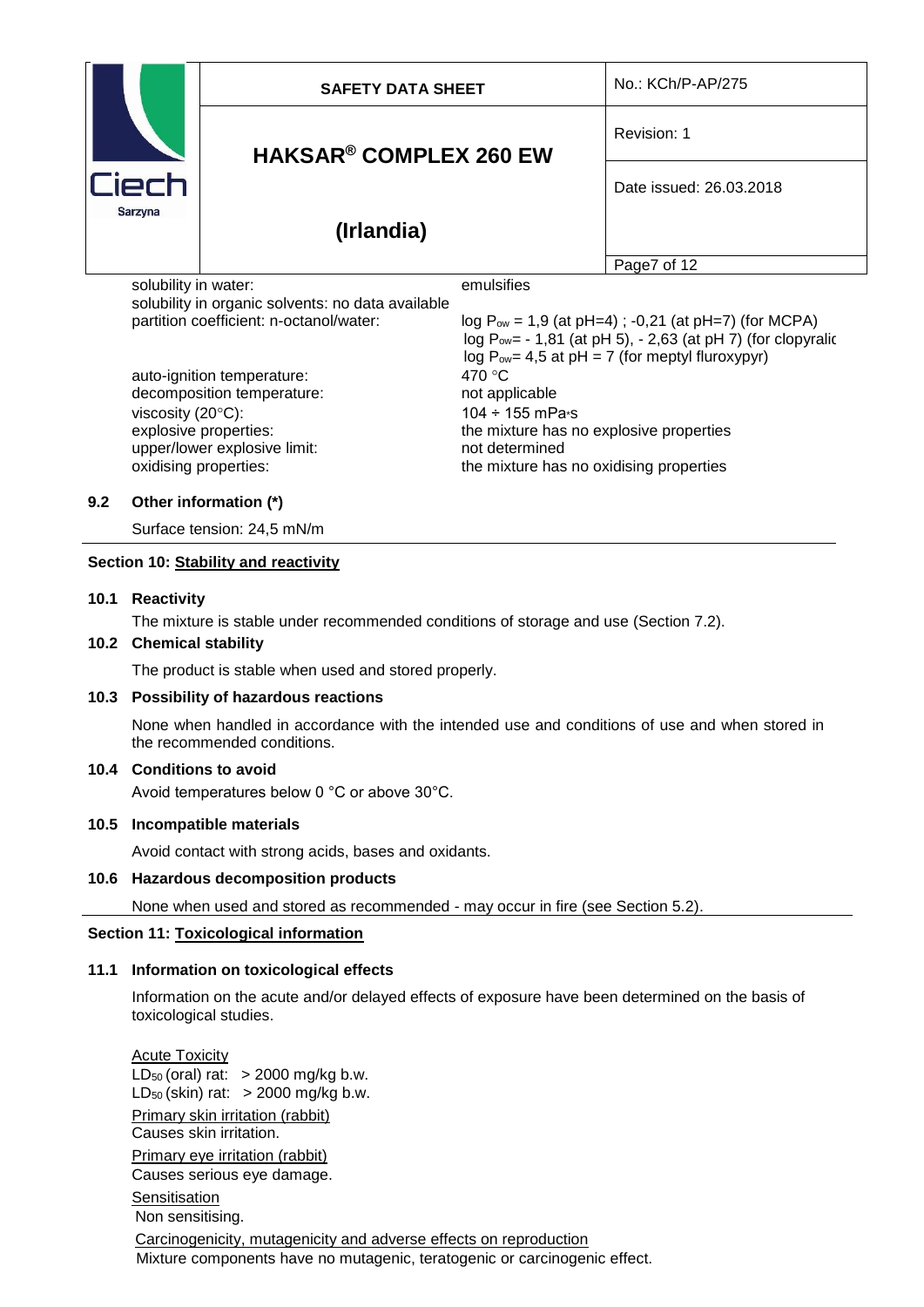| <b>iech</b><br>Sarzyna | <b>SAFETY DATA SHEET</b>      | No.: KCh/P-AP/275       |
|------------------------|-------------------------------|-------------------------|
|                        | <b>HAKSAR® COMPLEX 260 EW</b> | Revision: 1             |
|                        |                               | Date issued: 26.03.2018 |
|                        | (Irlandia)                    |                         |
|                        |                               | Page8 of 12             |

# **Section 12: Ecological information**

# **12.1 Toxicity**

Acute toxicity to trout (*Oncorhynchus mykiss*): LC<sup>50</sup> (96h) = 8,16 mg/l Acute toxicity to daphnia (*Daphnia magna*): EC<sub>50</sub> (48h) = 2,61 mg/l NOEC for Daphnia magna (*Daphnia magna*) after 48 h: NOEC = 1,8 mg/l Toxicity to algae (*Pseudokirchneriella subcapitata*):  $E_yC_{50}$  (72 h) = 1,48 mg/l (Inhibition of biomass gain)

# **Toxicity to honeybees:**

| Acute oral toxicity at 24, 48, 72, and 96 h:    | $LD_{50} > 200 \mu g/bee$ |
|-------------------------------------------------|---------------------------|
| Acute contact toxicity at 24, 48, 72, and 96 h: | $LD_{50} > 200 \mu g/bee$ |

# **12.2 Persistence and degradability**

### **MCPA**

Biodegradability in water: 100 % degradation after 16 days (OECD 302 B method) Persistence in aquatic sediments -  $DT_{50}$  (water + sediment system) 21,9 ÷ 25,1 days; (OECD 308 method) Persistance in soil DT $_{50}$ :  $3.7 \div 7.1$  days; (OECD 307 method)

# Clopyralid

Does not hydrolyse in water nor is subject to photolytic degradation, not prone to specific biodegradation in water. Undergoes microbial degradation in soil (primary product is CO<sub>2</sub>). Aerobic degradation of the above substance in soil depends on its initial concentration in soil, and the soil temperature and humidity:  $DT_{50}$  = 14 - 56 days (BBA guidelines) and 2 - 94 days (USA guidelines). Clopyralid does not undergo photolysis in soil.

Meptyl fluroxypyr

Degradability in soil:  $DT_{50}$  is from 3 to 20 days Degradability in water:  $DT_{50}$  is 3,2 days at pH=9 Photolysis in soil:  $DT_{50}$  is 153 days Photolysis in water:  $DT_{50}$  is 63 days at pH=7

# **12.3 Bioaccumulative potential**

The active substances in the mixture do not bioaccumulate in fish.

**MCPA** Bioconcentration factor: BCF = 0,4 Partition coefficient n-octanol/water:  $log P_{ow} = 1.9$  (at pH=4) ; -0,21 (at pH=7) Clopyralid Bioconcentration factor in fish - BCF < 1 n-octanol/water partition coefficient -  $log P_{ow} = -1.81$  (at pH 5),-2,63 (at pH 7), -2,55 (at pH 9) Meptyl fluroxypyr n-octanol/water partition coefficient: log  $P_{ow} = 4.5$  at pH = 7

# **12.4 Mobility in soil**

# **MCPA**

Organic carbon adsorption equilibrium coefficient  $K_{oc}$  is 25,41 – 214,29 cm<sup>3</sup>/g (for different types of soil with different pH values)

Surface tension (25 $\degree$ C): 61,9 mN/m (90% saturation concentration of MCPA in water)

# Clopyralid

Adsorption coefficient in soil  $K_{oc} = 0.4 - 12.9$  ml/g.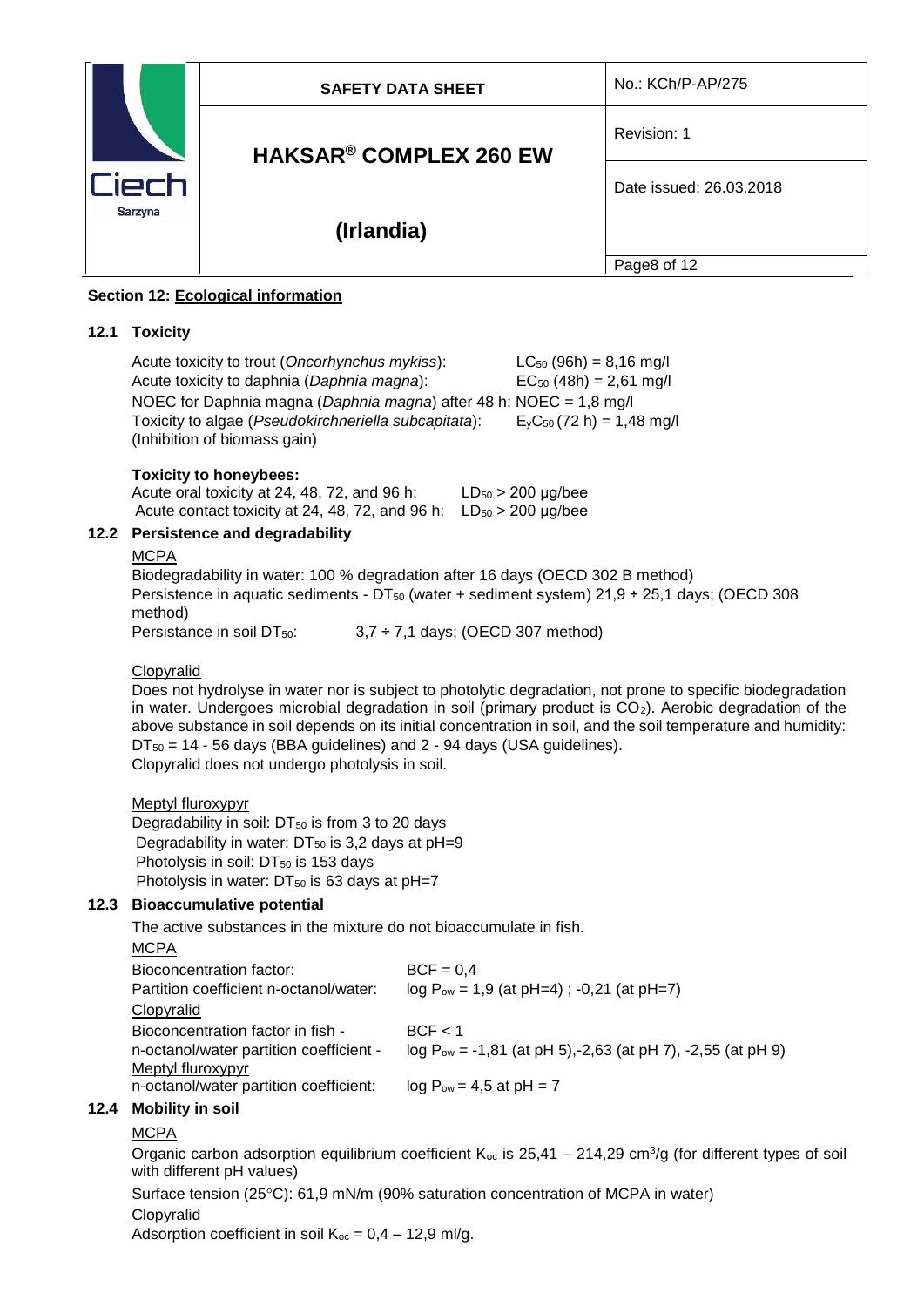|         | <b>SAFETY DATA SHEET</b>                                                                                              | No.: KCh/P-AP/275       |
|---------|-----------------------------------------------------------------------------------------------------------------------|-------------------------|
|         | <b>HAKSAR<sup>®</sup> COMPLEX 260 EW</b>                                                                              | Revision: 1             |
| Ciech   |                                                                                                                       | Date issued: 26.03.2018 |
| Sarzyna | (Irlandia)                                                                                                            |                         |
|         |                                                                                                                       | Page9 of 12             |
|         | The value of $K_{\infty}$ coefficient indicates high mobility of the substance in soil, however, the results of decay |                         |

Fincient indicates high mobility of the substance in soil, however, the result in soil tests and lysimetric studies carried out in field conditions indicate a fairly quick degradation and limited movement in soil.

### Meptyl fluroxypyr

Equilibrium organic carbon adsorption coefficient:  $K_{\infty} = 24,600 \text{ cm}^3/\text{g}$ . The substance is not mobile in soil.

## **12.5 Results of PBT and vPvB assessment**

Substances in the mixture do not meet the PBT or vPvB criteria according to Annex XIII of the REACH Regulation.

## **12.6 Other harmful effects**

The product does not affect global warming and ozone layer depletion. REGULATION (EC) No 1005/2009 OF THE EUROPEAN PARLIAMENT AND OF THE COUNCIL of 16 September 2009 on substances that deplete the ozone layer.(UE L 286/1 as amended)

### **Section 13: Disposal considerations**

### **13.1 Methods of waste disposal**

The holder of mixture waste and packaging waste is required to handle the waste in accordance with the principles of waste management specified in the Act on packaging and packaging waste, Act on waste and the environmental protection requirements.

The produced waste mixture and packaging waste must be stored, transported, recovered, including recycling or disposed of in accordance with the provisions of the Waste Act and the related regulations.

Empty packaging must be rinsed with water three times, and the rinsings are to be transferred into the sprayer working solution tank, and treated as working solution.

It is not allowed to use plant protection product empty packaging for any other purposes. Unused plant protection product, as well as the contaminated packaging must be submitted to an authorized hazardous waste disposal company.

Classify waste using the appropriate names and codes in accordance with the applicable waste catalogue.

Disposal of waste into the soil and earth, drains, rivers, water bodies is prohibited.

#### **European Law Regulations:**

EUROPEAN PARLIAMENT AND COUNCIL DIRECTIVE 94/62/EC of 20 December 1994 on packaging and packaging waste  $(11F1.365/10)$ 

DIRECTIVE 2008/98/EC OF THE EUROPEAN PARLIAMENT AND OF THE COUNCIL of 19 November 2008 on waste and repealing certain Directives (UE L 312/3)

## **Section 14: Transport information**

### **14.1 UN Number**

### 3082

# **14.2 UN correct shipping name**

HARMFUL TO THE ENVIRONMENT, LIQUID MATERIAL, I.N.O. (MCPA, Fluroxypyr)

# **14.3 Hazard class(es) in transport**

- 9
- **14.4 Packing Group**
	- III
- **14.5 Environmental hazards**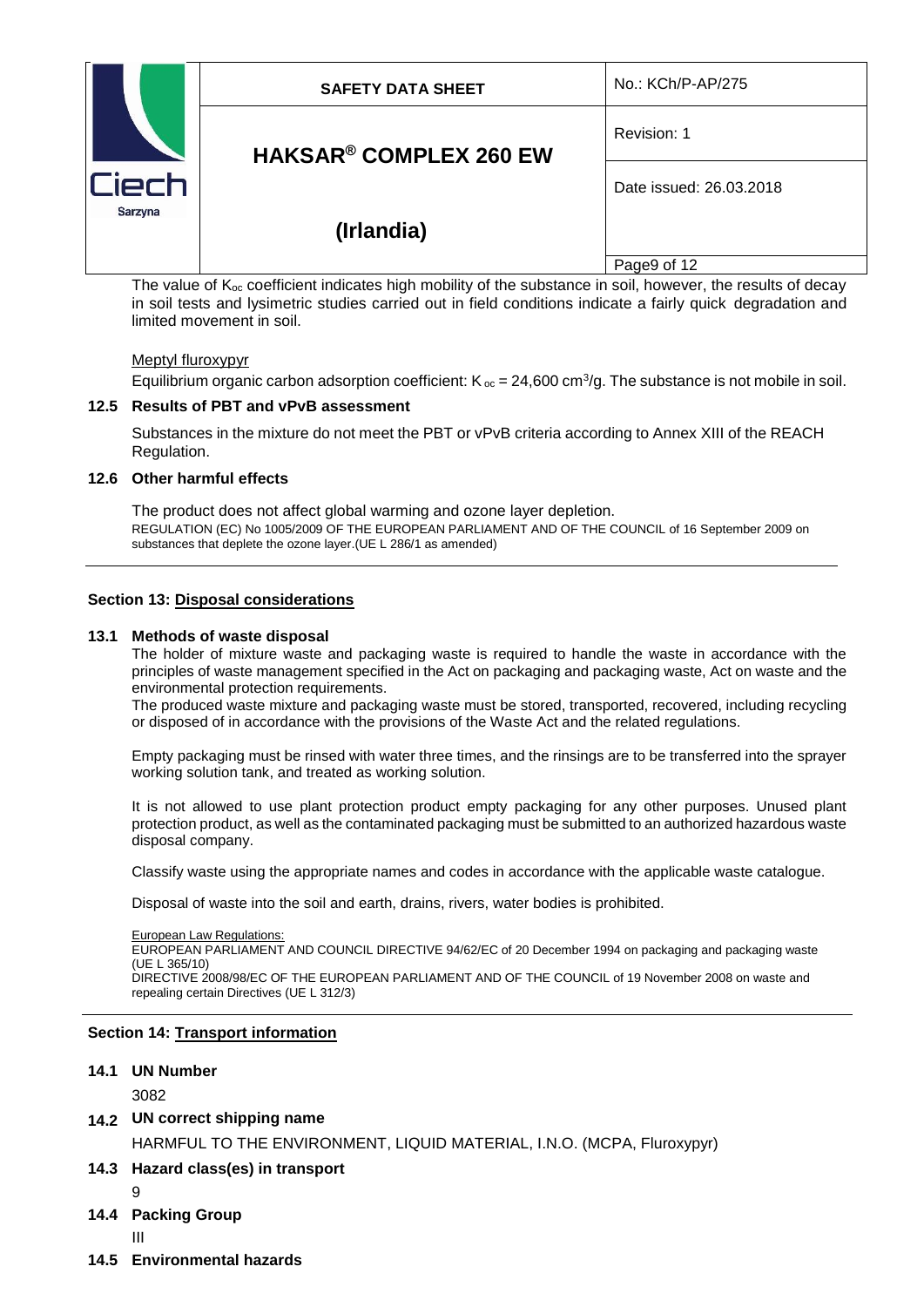| ierh<br>Sarzyna | <b>SAFETY DATA SHEET</b>                 | No.: KCh/P-AP/275       |
|-----------------|------------------------------------------|-------------------------|
|                 | <b>HAKSAR<sup>®</sup> COMPLEX 260 EW</b> | Revision: 1             |
|                 |                                          | Date issued: 26.03.2018 |
|                 | (Irlandia)                               |                         |
|                 |                                          | Page 10 of 12           |

The mixture is hazardous for the environment.

# **14.6 Special precautions for user**

When handling during the transport, use PPE in accordance with Section 8.

# **14.7 Transport in bulk according to Annex II of MARPOL 73/78 and the IBC Code**

# Not applicable.

# **Additional information**:

In accordance with special provision no. **375**, a material transported in unit packaging or combined packaging, if unit packaging or inner packaging of combined packaging contains no more than 5 litres net of the material, it shall not be subject to other ADR provisions, provided that the packaging meets the requirements specified in sections **4.1.1.1**, **4.1.1.2** and **4.1.1.4** to **4.1.1.8** of the ADR Agreement.

# **Section 15: Regulatory information**

# **15.1 Safety, health and environmental regulations/legislation specific for the substance or preparation**

- Regulation (EC) No.1107/2009 of the European Parliament and of the Council of 21 October 2009 on plant protection products marketing and repealing the Council Directives 79/117/EEC and 91/414/EEC (Official Journal of the EU L 309/1 of 24 November 2009 as amended).
- Regulation (EC) No 1907/2006 of the European Parliament and of the Council of 18 December 2006 on the Registration, Evaluation, Authorisation and Restriction of Chemicals (REACH), establishing a European Chemicals Agency, amending Directive 1999/45/EC and repealing Council Regulation (EEC) No 793/93 and Commission Regulation (EC) No 1488/94 as well as Council Directive 76/769/EEC and Commission Directives 91/155/EEC, 93/67/EEC, 93/105/EC, and 2000/21/EC, (Official Journal of the EU L 396/1 of 30 December 2006 as corrected and amended),
- Regulation (EC) No 1272/2008 of the European Parliament and of the Council of 16 December 2008 on classification, labelling and packaging of substances and mixtures, amending and repealing Directives 67/548/EEC and 1999/45/EC, as well as amending Regulation (EC) No 1907/2006 (Official Journal of the EU L 353/1 of 31 December 2008 as amended),
- Amendment of the Regulation (EC) No 1272/2008 of the European Parliament and of the Council of 16 December 2008 on classification, labelling and packaging of substances and mixtures, amending and repealing Directives 67/548/EEC and 1999/45/EC, as well as amending Regulation (EC) No 1907/2006 (Official Journal of the EU L 16/1 of 20/01/2011).
- Ordinance of the European Parliament and of the Council (EC) No. 1336/2008 of 16 December 2008 amending the Ordinance (EC) No. 648/2004 to adapt it to the Ordinance (EC) No. 1272/2008 on the classification, labelling and packaging of substances and mixtures (Official Journal of the EU L 354/60 of 31 December 2008),
- Commission Regulation (EC) No 790/2009 of 10 August 2009 adapting to scientific and technical progress Regulation of the European Parliament and of the Council (EC) no 1272/2008 of 16 December 2008 on the classification, labelling and packing of substances and mixtures (Official Journal of the EU L 235/52 of 5 September 2009),
- Commission Regulation (EC) No. 286/2011 of 10 August 2009 adapting to scientific and technical progress Regulation of the European Parliament and of the Council (EC) no. 1272/2008 of 16 December 2008 on the classification, labelling and packing of substances and mixtures (Official Journal of the EU L 83/1 of 30 March 2011).
- Regulation of the European Parliament and of the Council (EC) No. 1005/2009 of 16 September 2009 on ozone-depleting substances, (Official Journal of the EU L 286 of 31 October 2009 as amended).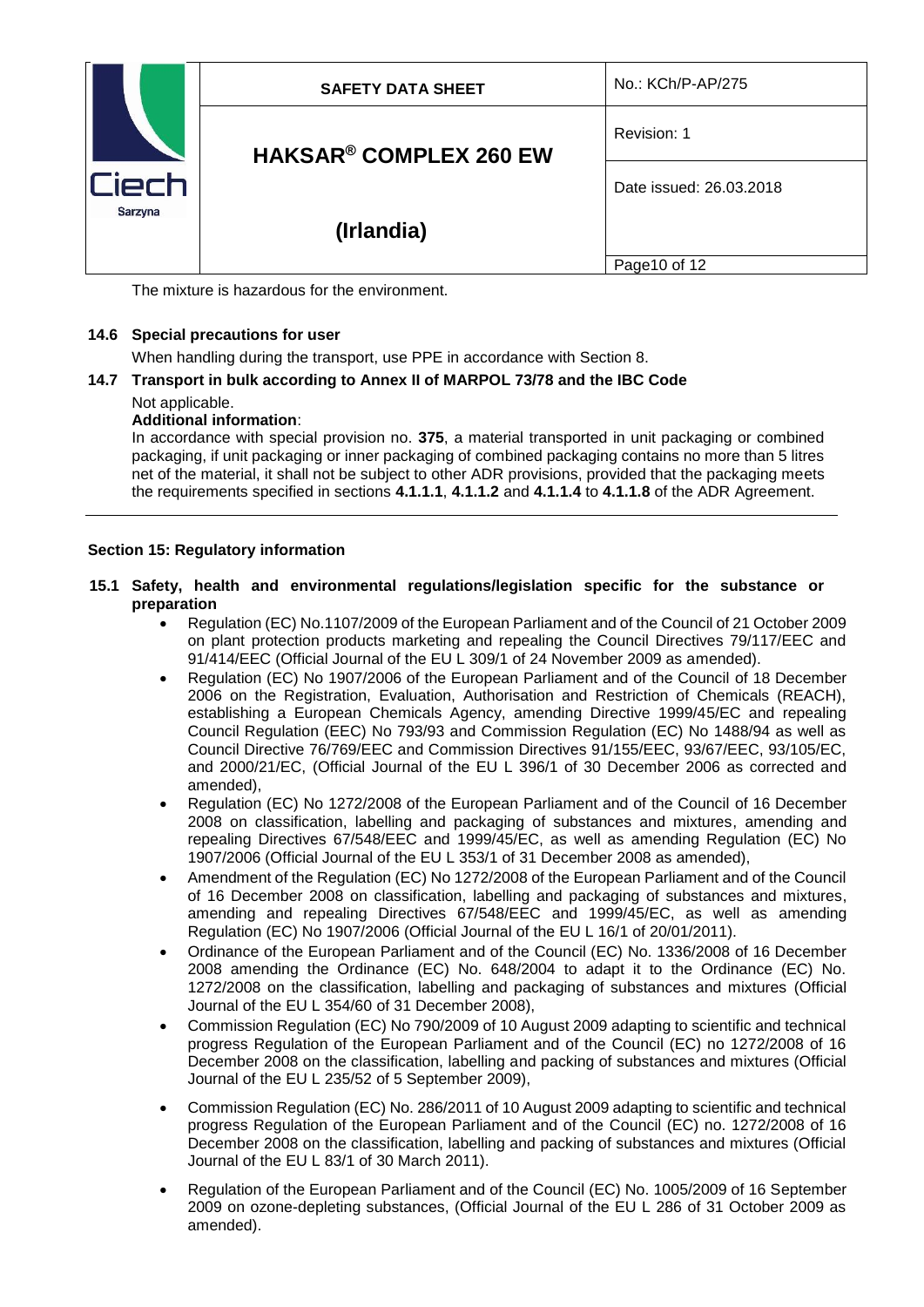|         | <b>SAFETY DATA SHEET</b>                 | No.: KCh/P-AP/275       |
|---------|------------------------------------------|-------------------------|
|         | <b>HAKSAR<sup>®</sup> COMPLEX 260 EW</b> | Revision: 1             |
|         |                                          | Date issued: 26.03.2018 |
| Sarzyna | (Irlandia)                               |                         |
|         |                                          | Page11 of 12            |

# **15.2 Chemical Safety Assessment**

Assessed as plant protection product.

## **Section 16: Other information**

Explanation of abbreviations and acronyms

MAC - Maximum Acceptable Concentration in the work environment.

STEL- Maximum instantaneous concentration of the substance in the work environment.

Acute Tox. 4 - Acute toxicity, hazard category 4.

H 302 - Harmful if swallowed.

H 312 - Harmful in contact with skin.

H 332 - Harmful if inhaled

Asp. Tox. 1-Toxicity caused by aspiration, hazard category 1.

H 304 – Swallowing and ingestion through the respiratory tract may be fatal.

Skin Irrit. 2 - Skin irritation, hazard category 2.

H 315 Causes skin irritation.

Eye Dam. 1 - Serious eye damage, hazard category 1.

H 318 - Causes serious eye damage.

Eye Irrit. 2 Eye irritation, hazard category 2.

H 319 **Causes eye irritation.**

Aquatic Acute 1 - Acute aquatic hazard, hazard category 1.

H 400 – Very toxic to aquatic organisms.

Aquatic Chronic 1 - Chronic aquatic hazard, hazard category 1

H 410 – Very toxic to aquatic life with long lasting effects.

Aquatic Chronic 2 - Chronic aquatic hazard, hazard category 2

H 411 – Toxic to aquatic life with long lasting effects.

Aquatic Chronic 3 - Chronic aquatic hazard, hazard category 3

H 412 – Harmful to aquatic life with long lasting effects.

EUH 066 – Repeated exposure may cause dryness or cracking of skin.

STOT SE 3 – Toxic to target organs following single exposure, hazard category 3

H 336 – May cause drowsiness or dizziness.

# Training:

Prior to working with the product, the user shall read this Safety Data Sheet, occupational health and safety regulations relevant to handling of chemicals, and in particular, receive appropriate practical training as required by the regulations - the Labour Code.

Personnel associated with the transport of hazardous materials within the scope of the ADR agreement, should be adequately trained to perform their duties (general, on-the job and safety training).

Sources of information:

- Supplier's in-house studies for the mixture: physical and chemical, toxicological, ecotoxicological and environmental impact,
- Web page:<http://sitem.herts.ac.uk/aeru/footprint/pl/Reports/427.htm> (data on this website have been collected as part of the EU-funded FOOTPRINT project).
- Web page: [http://sitem.herts.ac.uk/aeru/footprint/pl/Reports/1120.htm\(](http://sitem.herts.ac.uk/aeru/footprint/pl/Reports/1120.htm)data on this website have been collected as part of the EU-funded FOOTPRINT project).
- Web page: [http://sitem.herts.ac.uk/aeru/footprint/pl/Reports/169.htm\(](http://sitem.herts.ac.uk/aeru/footprint/pl/Reports/169.htm)data on this website have been collected as part of the EU-funded FOOTPRINT project).

### Information assessment:

Assessment of the information identified in accordance with Chapter 1 of title II of the CLP Regulation has been performed by applying the classification criteria for each hazard class, taking into account further differentiation in Annex I to the CLP Regulation. When assessing the available information for the purposes